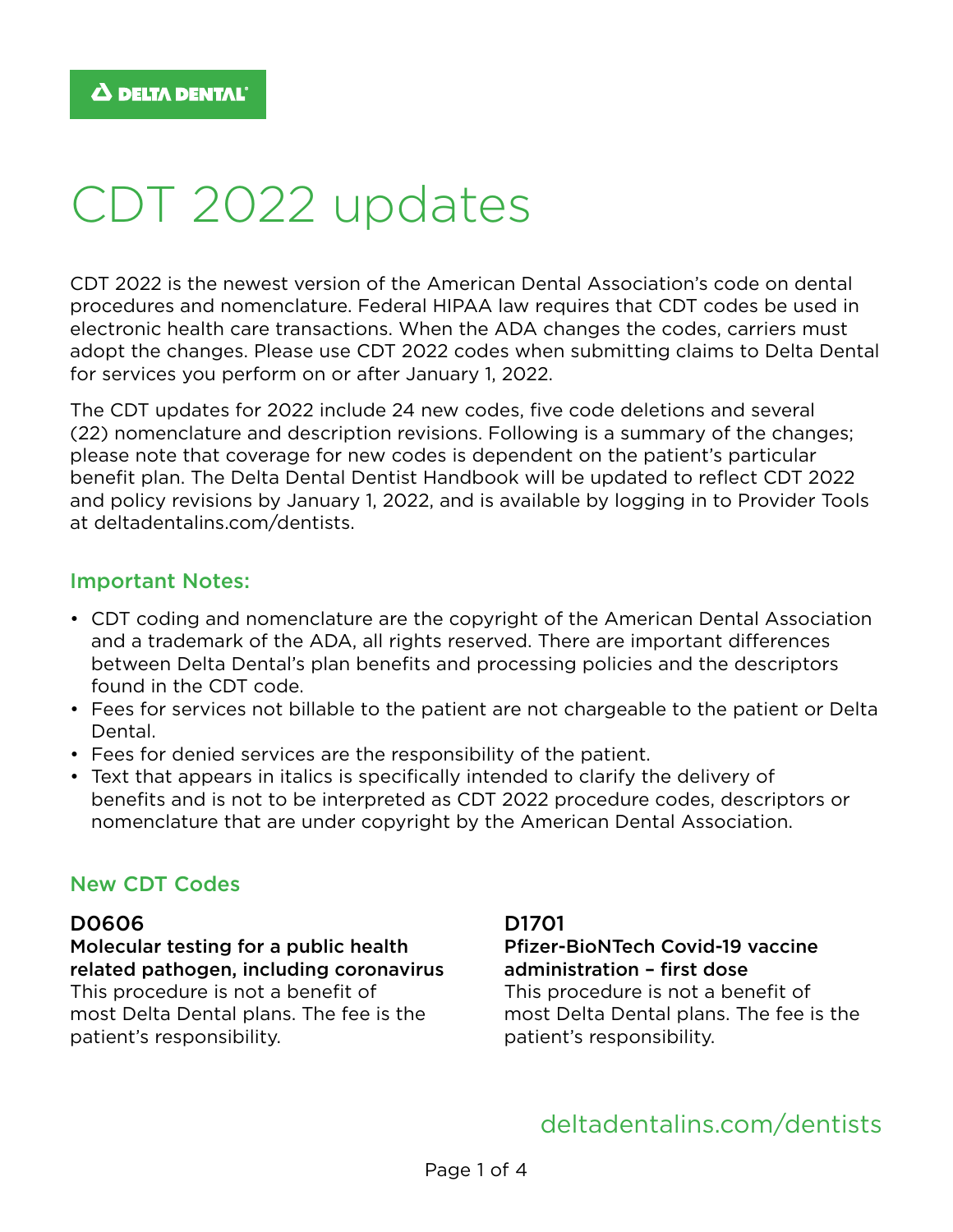# New CDT Codes (continued)

## D1702

#### Pfizer-BioNTech Covid-19 vaccine administration – second dose

This procedure is not a benefit of most Delta Dental plans. The fee is the patient's responsibility.

#### D1703

#### Moderna Covid-19 vaccine administration – first dose

This procedure is not a benefit of most Delta Dental plans. The fee is the patient's responsibility.

#### D1704

#### Moderna Covid-19 vaccine administration – second dose

This procedure is not a benefit of most Delta Dental plans. The fee is the patient's responsibility.

## D1705

#### AstraZeneca Covid-19 vaccine administration – first dose

This procedure is not a benefit of most Delta Dental plans. The fee is the patient's responsibility.

## D1706

#### AstraZeneca Covid-19 vaccine administration – second dose

This procedure is not a benefit of most Delta Dental plans. The fee is the patient's responsibility.

## D1707

#### Janssen Covid-19 vaccine administration

This procedure is not a benefit of most Delta Dental plans. The fee is the patient's responsibility.

## D3911

#### Intraorifice barrier

Delta Dental considers the fee for this procedure to be included in the fee for completed endodontic therapy (D3310-D3348), any restorative

procedure, and the fee is not billable to the patient.

## D3921

#### Decoronation or submergence of an erupted tooth

This procedure requires a periapical radiograph benefited under individual consideration and supporting documentation. D3921 (decoronation or submergence of an erupted tooth) is not covered in conjunction with an extraction procedure on the same tooth, same date of service, same dentist dental office, and is not billable to the patient.

#### D4322

Splint – intra-coronal; natural teeth or prosthetic crowns

## D4323

#### Splint – extra-coronal; natural teeth or prosthetic crowns

Tooth stabilization is not a benefit of most Delta Dental plans. When covered in a patient's contract, it is limited to appliances placed temporarily on the coronal surface of teeth for the patient with advanced periodontal disease (Case Types III, IV and V), immediately preceding or following active periodontal therapy. If otherwise provided, the fee is the patient's responsibility.

The fees for intra-coronal splints when submitted in conjunction with prosthetic crowns (D2710-D2799), implant prosthetics crowns (D6058-D6067, D6082-D6085, D6086-D6088, D6094, D6097), fixed partial dentures (D6205-D6794) and implant fixed partial denture retainers (D6068-D6077, D6098, D6099, D6120-D6123, D6194, D6195) are not billable to the patient.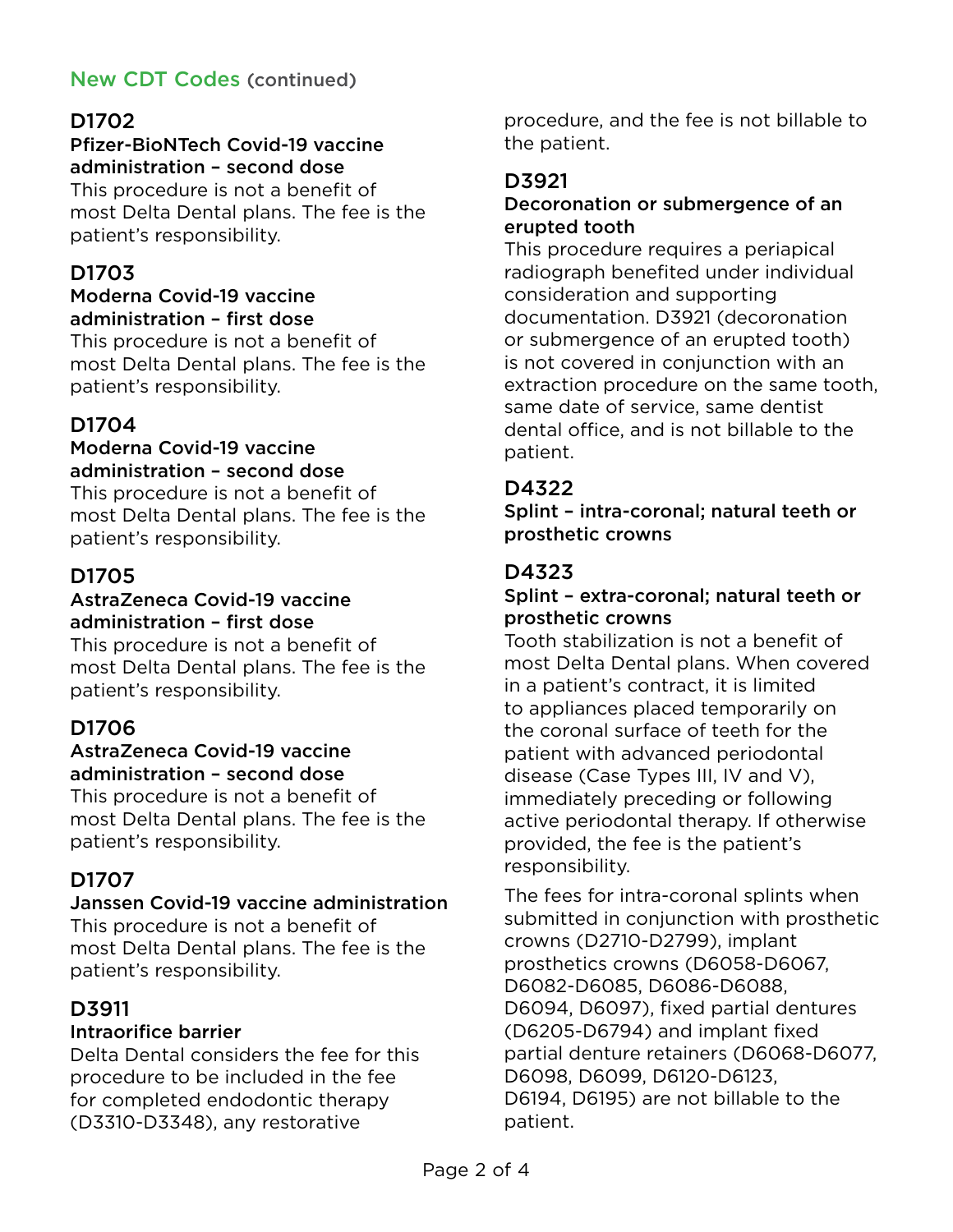# New CDT Codes (continued)

## D5227

#### Immediate maxillary partial denture – flexible base (including any clasps, rests and teeth

New benefit follows general guidelines of removable dentures.

## D5228

#### Immediate mandibular partial denture – flexible base (including any clasps, rests and teeth

New benefit follows general guidelines of removable dentures.

## D5725

#### Rebase hybrid prosthesis

Delta Dental considers the fee for any rebase to include the fee for relining and any adjustments for six months following placement of the denture.

Delta Dental allows one rebase per arch in a 24 month period. The patient is responsible for the cost of additional treatments.

# D5765

#### Soft liner for complete or partial removable denture – indirect

A maximum of two relines may be allowed per arch in a 12-month period. The patient is responsible for the cost of additional treatments.

# D6198

#### Remove interim implant component

The fees for removal of an interim implant component by the same dentist/ dental office who placed the implant component are considered part of the interim abutment placement procedure and are not billable to the patient.

The removal of an interim implant abutment by a different dentist/office than who placed the abutment are not covered, the fee is the patient's responsibility.

## D7298

Removal of temporary anchorage device [screw retained plate], requiring flap

## D7299

Removal of temporary anchorage device, requiring flap

## D7300

#### Removal of temporary anchorage device without flap

This service is not a benefit of most Delta Dental plans. The fee is the patient's responsibility.

The fee for D7299 is included in the surgery when done by the same dentist/ dental office as D7292 and not billable to the patient, and if done by a different dentist/dental office, the fee is the patient's responsibility.

# D9912

## Pre-visit patient screening

The fee for a pre-visit patient screening is considered part of the oral evaluation and is not billable to the patient.

# D9947

## Custom sleep apnea appliance fabrication and placement

This service is not a benefit of most Delta Dental plans. The fee is the patient's responsibility.

## D9948

#### Adjustment of custom sleep apnea appliance

This service is not a benefit of most Delta Dental plans. The fee is the patient's responsibility.

## D9949

#### Repair of a custom sleep apnea appliance

This service is not a benefit of most Delta Dental plans. The fee is the patient's responsibility.